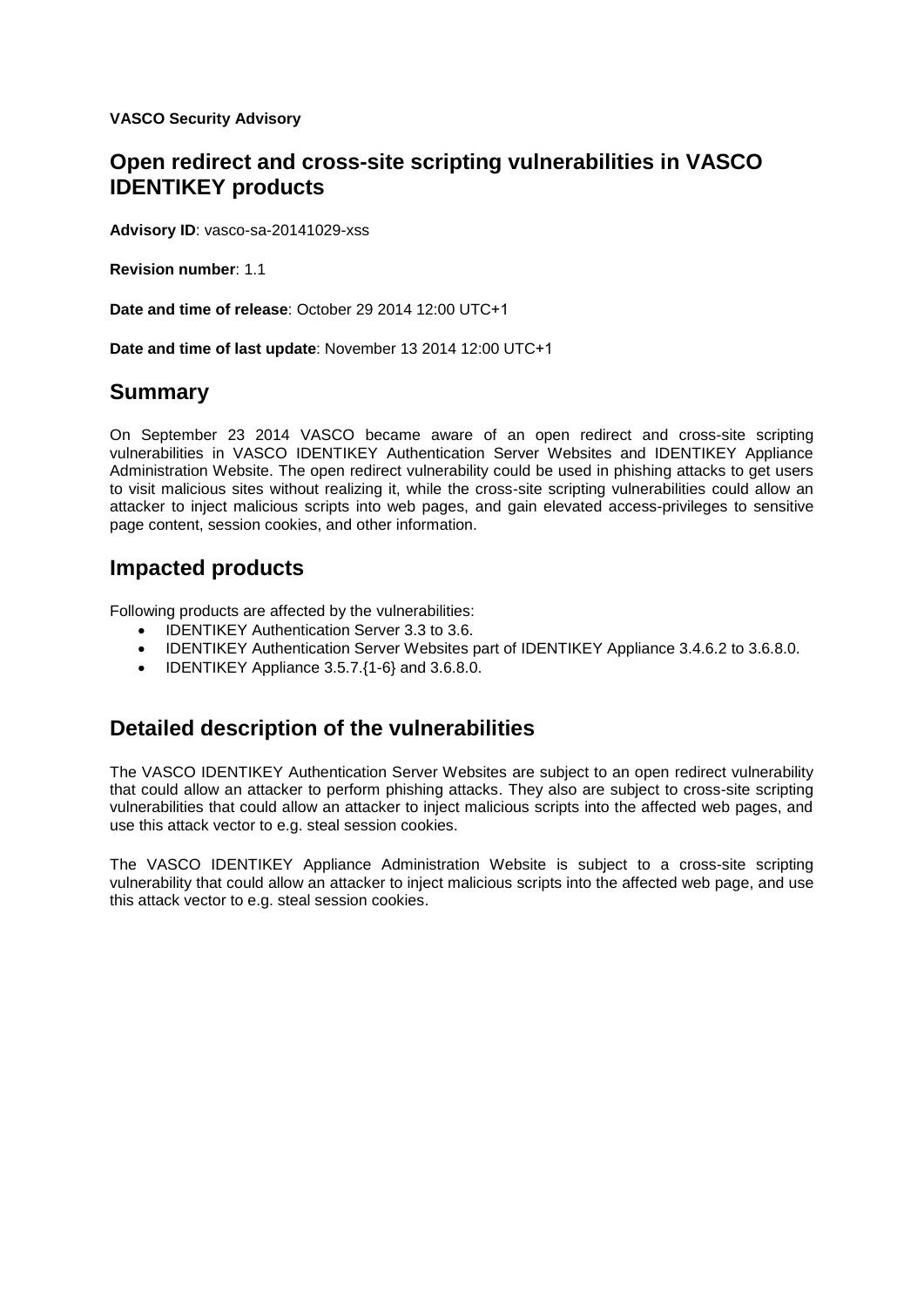# **Severity score**

The table below denotes the CVSS 2.0 vulnerability score of the various vulnerabilities.

| CVSS Base Score: 5.0            |                                    |                          |                           |                          |                               |
|---------------------------------|------------------------------------|--------------------------|---------------------------|--------------------------|-------------------------------|
| <b>Access</b><br><b>Vector</b>  | <b>Access</b><br><b>Complexity</b> | Authentication           | Confidentiality<br>Impact | Integrity<br>Impact      | <b>Availability</b><br>Impact |
| Network                         | <b>LOW</b>                         | None                     | Partial                   | None                     | None                          |
| <b>CVSS Temporal Score: 4.8</b> |                                    |                          |                           |                          |                               |
| <b>Exploitability</b>           |                                    | <b>Remediation Level</b> |                           | <b>Report Confidence</b> |                               |
| Functional                      |                                    | Unavailable              |                           | Confirmed                |                               |

#### **Product fixes and workarounds**

VASCO will release following patches:

- IDENTIKEY Authentication Server Websites 3.6.1, on November 28, 2014
- IDENTIKEY Appliance 3.6.8.1, on November 28 2014

Customers who have deployed one of the impacted IDENTIKEY Authentication Server Websites standalone packages must uninstall this package and install IDENTIKEY Authentication Server Websites 3.6.1.

Customers who have deployed the impacted IDENTIKEY Authentication Server Websites as part of the IDENTIKEY Authentication Server must uninstall this feature from their IDENTIKEY Authentication Server installation and install IDENTIKEY Authentication Server Websites 3.6.1.

Customers using impacted versions of IDENTIKEY Appliance are recommended to upgrade to IDENTIKEY Appliance 3.6.8.1.

## **Obtaining product releases with fixes**

• For IDENTIKEY Authentication Server:

Customers with a maintenance contract can obtain fixed product releases from [MyMaintenance.](http://www.vasco.com/support/support/my_maintenance/default.aspx) Customers without a maintenance contract should contact their local sales representative.

• For IDENTIKEY Appliance:

Customers with a maintenance contract can obtain fixed product releases from [MyMaintenance](http://www.vasco.com/support/support/my_maintenance/default.aspx) or choose for online update in IDENTIKEY Appliance's update wizard. Customers without a maintenance contract should contact their local sales representative.

#### **References**

VASCO would like to thank Richard Dalton from Rits Information Security for reporting the vulnerabilities to VASCO PSIRT.